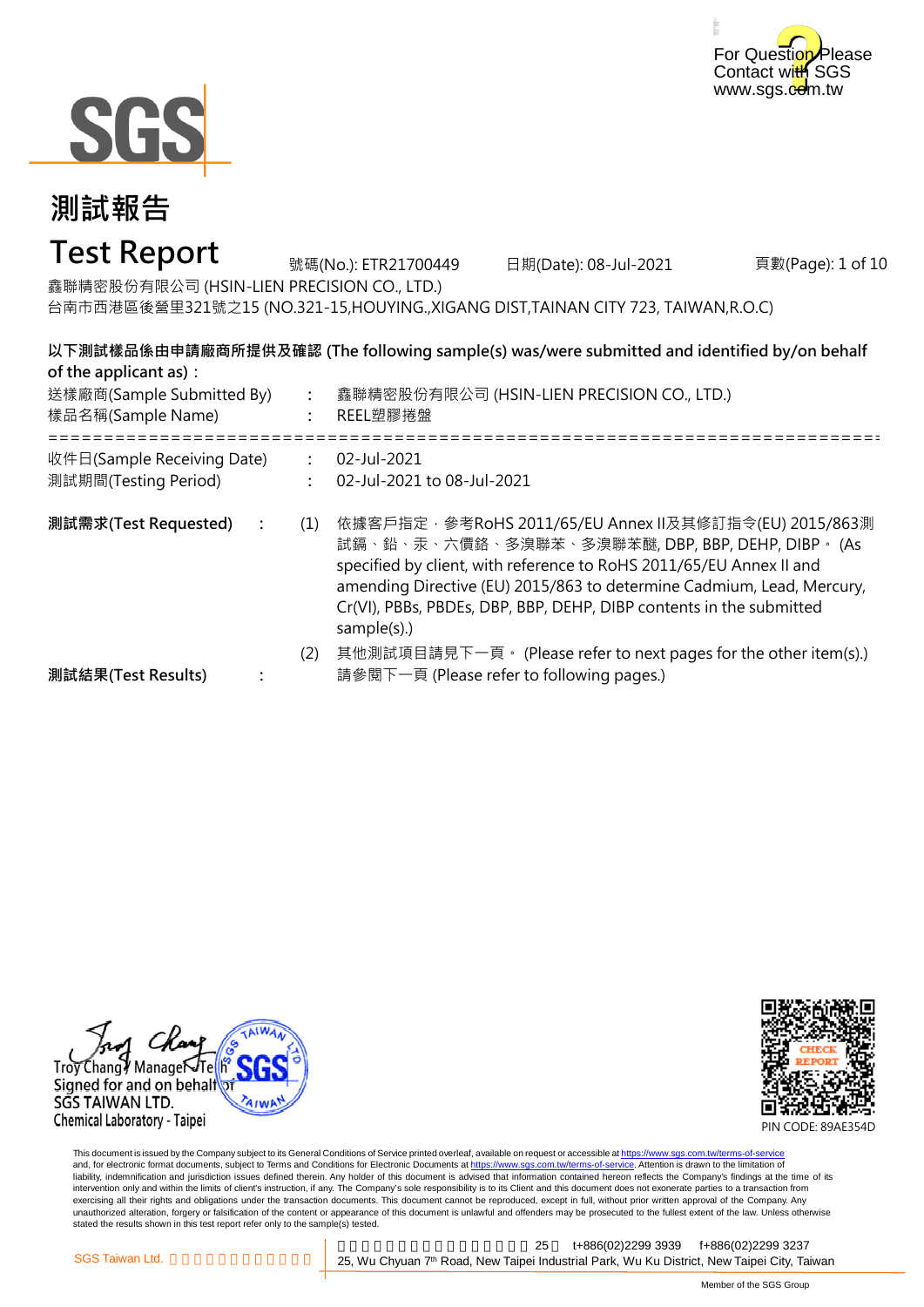

## **Test Report**

號碼(No.): ETR21700449 日期(Date): 08-Jul-2021

頁數(Page): 2 of 10

鑫聯精密股份有限公司 (HSIN-LIEN PRECISION CO., LTD.)

台南市西港區後營里321號之15 (NO.321-15,HOUYING.,XIGANG DIST,TAINAN CITY 723, TAIWAN,R.O.C)

#### **測試部位敘述 (Test Part Description)**

No.1 **:** 藍色塑膠 (BLUE PLASTIC)

#### **測試結果 (Test Results)**

| 測試項目                                  | 測試方法                                                                      | 單位     | <b>MDL</b>     | 結果       |
|---------------------------------------|---------------------------------------------------------------------------|--------|----------------|----------|
| (Test Items)                          | (Method)                                                                  | (Unit) |                | (Result) |
|                                       |                                                                           |        |                | No.1     |
| 鎘 (Cd) (Cadmium (Cd)) (CAS No.: 7440- | 參考IEC 62321-5: 2013, 以感應耦合電漿發射光                                           | mg/kg  | $\overline{2}$ | n.d.     |
| $43-9$                                | 譜儀分析。(With reference to IEC 62321-5:                                      |        |                |          |
|                                       | 2013, analysis was performed by ICP-OES.)                                 |        |                |          |
|                                       | │鉛 (Pb) (Lead (Pb)) (CAS No.: 7439-92-1)│參考IEC 62321-5: 2013 · 以感應耦合電漿發射光 | mg/kg  | $\overline{2}$ | n.d.     |
|                                       | 譜儀分析。(With reference to IEC 62321-5:                                      |        |                |          |
|                                       | 2013, analysis was performed by ICP-OES.)                                 |        |                |          |
| 汞 (Hg) (Mercury (Hg)) (CAS No.: 7439- | 參考IEC 62321-4: 2013+ AMD1: 2017, 以感應耦                                     | mg/kg  | $\overline{2}$ | n.d.     |
| $97-6$                                | 合電漿發射光譜儀分析。(With reference to IEC                                         |        |                |          |
|                                       | 62321-4: 2013+ AMD1: 2017, analysis was                                   |        |                |          |
|                                       | performed by ICP-OES.)                                                    |        |                |          |
| 六價鉻 Cr(VI) (Hexavalent Chromium       | 參考IEC 62321-7-2: 2017, 以紫外光-可見光分光                                         | mg/kg  | 8              | n.d.     |
| Cr(VI)) (CAS No.: 18540-29-9)         | 光度計分析。(With reference to IEC 62321-7-2:                                   |        |                |          |
|                                       | 2017, analysis was performed by UV-VIS.)                                  |        |                |          |
| 一溴聯苯 (Monobromobiphenyl)              |                                                                           | mg/kg  | 5              | n.d.     |
| 二溴聯苯 (Dibromobiphenyl)                |                                                                           | mg/kg  | 5              | n.d.     |
| 三溴聯苯 (Tribromobiphenyl)               |                                                                           | mg/kg  | 5              | n.d.     |
| 四溴聯苯 (Tetrabromobiphenyl)             |                                                                           | mg/kg  | 5              | n.d.     |
| 五溴聯苯 (Pentabromobiphenyl)             | 參考IEC 62321-6: 2015, 以氣相層析儀/質譜儀分                                          | mg/kg  | 5              | n.d.     |
| 六溴聯苯 (Hexabromobiphenyl)              | 析 · (With reference to IEC 62321-6: 2015,                                 | mg/kg  | 5              | n.d.     |
| 七溴聯苯 (Heptabromobiphenyl)             | analysis was performed by GC/MS.)                                         | mg/kg  | 5              | n.d.     |
| 八溴聯苯 (Octabromobiphenyl)              |                                                                           | mg/kg  | 5              | n.d.     |
| 九溴聯苯 (Nonabromobiphenyl)              |                                                                           | mg/kg  | 5              | n.d.     |
| 十溴聯苯 (Decabromobiphenyl)              |                                                                           | mg/kg  | 5              | n.d.     |
| 多溴聯苯總和 (Sum of PBBs)                  |                                                                           | mg/kg  | $\bar{a}$      | n.d.     |

This document is issued by the Company subject to its General Conditions of Service printed overleaf, available on request or accessible at <u>https://www.sgs.com.tw/terms-of-service</u><br>and, for electronic format documents, su liability, indemnification and jurisdiction issues defined therein. Any holder of this document is advised that information contained hereon reflects the Company's findings at the time of its intervention only and within the limits of client's instruction, if any. The Company's sole responsibility is to its Client and this document does not exonerate parties to a transaction from exercising all their rights and obligations under the transaction documents. This document cannot be reproduced, except in full, without prior written approval of the Company. Any<br>unauthorized alteration, forgery or falsif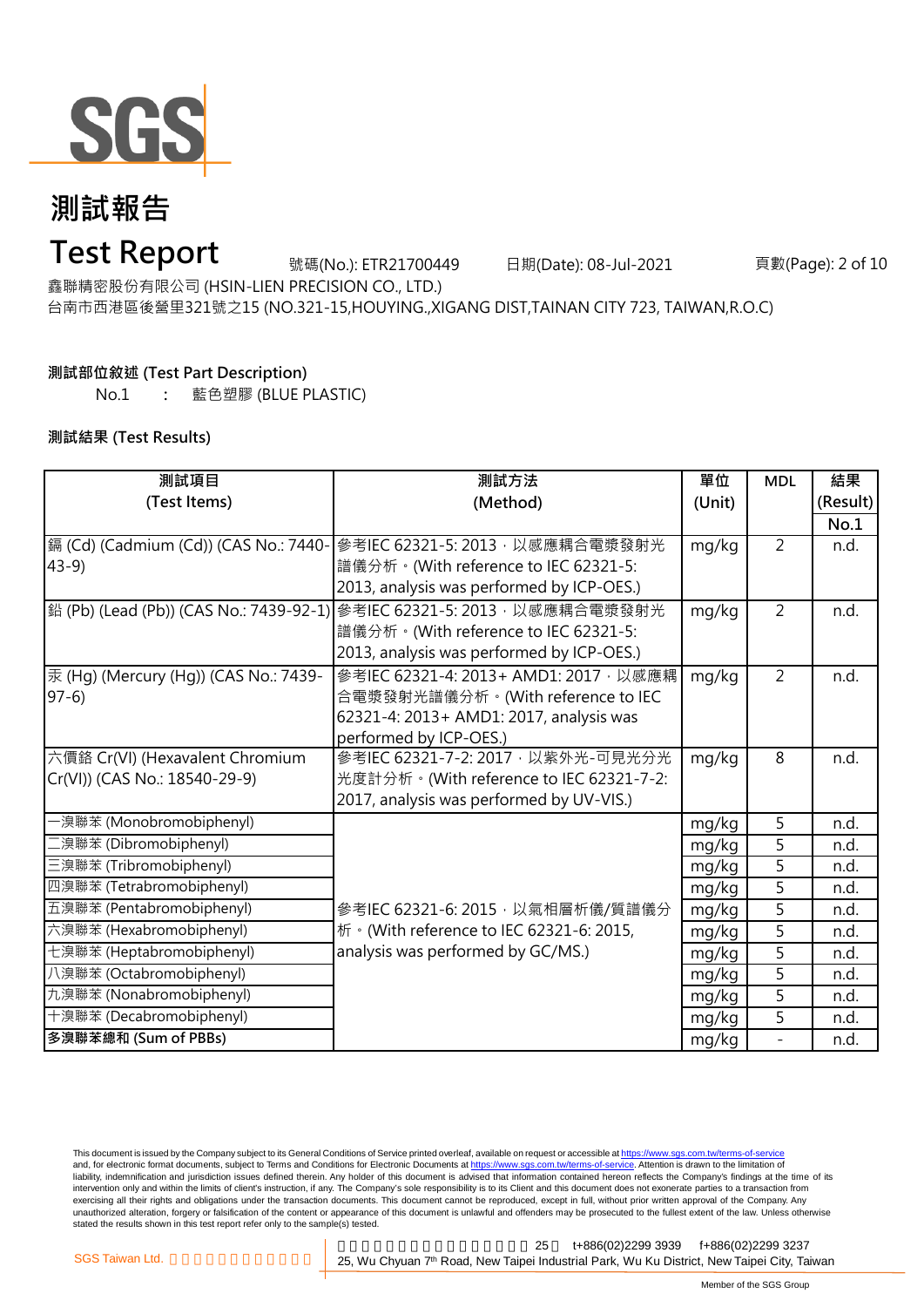

### **Test Report**

號碼(No.): ETR21700449 日期(Date): 08-Jul-2021

頁數(Page): 3 of 10

鑫聯精密股份有限公司 (HSIN-LIEN PRECISION CO., LTD.)

台南市西港區後營里321號之15 (NO.321-15,HOUYING.,XIGANG DIST,TAINAN CITY 723, TAIWAN,R.O.C)

| 測試項目                                  | 測試方法                                      | 單位     | <b>MDL</b>     | 結果       |
|---------------------------------------|-------------------------------------------|--------|----------------|----------|
| (Test Items)                          | (Method)                                  | (Unit) |                | (Result) |
|                                       |                                           |        |                | No.1     |
| -溴聯苯醚 (Monobromodiphenyl ether)       |                                           | mg/kg  | 5              | n.d.     |
| 二溴聯苯醚 (Dibromodiphenyl ether)         |                                           | mg/kg  | 5              | n.d.     |
| 三溴聯苯醚 (Tribromodiphenyl ether)        |                                           | mg/kg  | 5              | n.d.     |
| 四溴聯苯醚 (Tetrabromodiphenyl ether)      |                                           | mg/kg  | 5              | n.d.     |
| 五溴聯苯醚 (Pentabromodiphenyl ether)      | 參考IEC 62321-6: 2015, 以氣相層析儀/質譜儀分          | mg/kg  | 5              | n.d.     |
| 六溴聯苯醚 (Hexabromodiphenyl ether)       | 析 · (With reference to IEC 62321-6: 2015, | mg/kg  | 5              | n.d.     |
| 七溴聯苯醚 (Heptabromodiphenyl ether)      | analysis was performed by GC/MS.)         | mg/kg  | $\overline{5}$ | n.d.     |
| 八溴聯苯醚 (Octabromodiphenyl ether)       |                                           | mg/kg  | 5              | n.d.     |
| 九溴聯苯醚 (Nonabromodiphenyl ether)       |                                           | mg/kg  | $\overline{5}$ | n.d.     |
| 十溴聯苯醚 (Decabromodiphenyl ether)       |                                           | mg/kg  | 5              | n.d.     |
| 多溴聯苯醚總和 (Sum of PBDEs)                |                                           | mg/kg  |                | n.d.     |
| 鄰苯二甲酸丁苯甲酯 (BBP) (Butyl benzyl         |                                           | mg/kg  | 50             | n.d.     |
| phthalate (BBP)) (CAS No.: 85-68-7)   |                                           |        |                |          |
| 鄰苯二甲酸二丁酯 (DBP) (Dibutyl               |                                           | mg/kg  | 50             | n.d.     |
| phthalate (DBP)) (CAS No.: 84-74-2)   |                                           |        |                |          |
| 鄰苯二甲酸二(2-乙基己基)酯 (DEHP) (Di-           |                                           | mg/kg  | 50             | n.d.     |
| (2-ethylhexyl) phthalate (DEHP)) (CAS |                                           |        |                |          |
| No.: 117-81-7)                        |                                           |        |                |          |
| 鄰苯二甲酸二異丁酯 (DIBP) (Diisobutyl          | 參考IEC 62321-8: 2017, 以氣相層析儀/質譜儀分          | mg/kg  | 50             | n.d.     |
| phthalate (DIBP)) (CAS No.: 84-69-5)  | 析 · (With reference to IEC 62321-8: 2017, |        |                |          |
| 鄰苯二甲酸二異癸酯 (DIDP) (Diisodecyl          | analysis was performed by GC/MS.)         | mg/kg  | 50             | n.d.     |
| phthalate (DIDP)) (CAS No.: 26761-40- |                                           |        |                |          |
| $0,68515-49-1)$                       |                                           |        |                |          |
| 鄰苯二甲酸二異壬酯 (DINP) (Diisononyl          |                                           | mg/kg  | 50             | n.d.     |
| phthalate (DINP)) (CAS No.: 28553-12- |                                           |        |                |          |
| $0,68515 - 48 - 0$                    |                                           |        |                |          |
| 鄰苯二甲酸二正辛酯 (DNOP) (Di-n-octyl          |                                           | mg/kg  | 50             | n.d.     |
| phthalate (DNOP)) (CAS No.: 117-84-0) |                                           |        |                |          |

This document is issued by the Company subject to its General Conditions of Service printed overleaf, available on request or accessible at <u>https://www.sgs.com.tw/terms-of-service</u><br>and, for electronic format documents, su liability, indemnification and jurisdiction issues defined therein. Any holder of this document is advised that information contained hereon reflects the Company's findings at the time of its intervention only and within the limits of client's instruction, if any. The Company's sole responsibility is to its Client and this document does not exonerate parties to a transaction from exercising all their rights and obligations under the transaction documents. This document cannot be reproduced, except in full, without prior written approval of the Company. Any<br>unauthorized alteration, forgery or falsif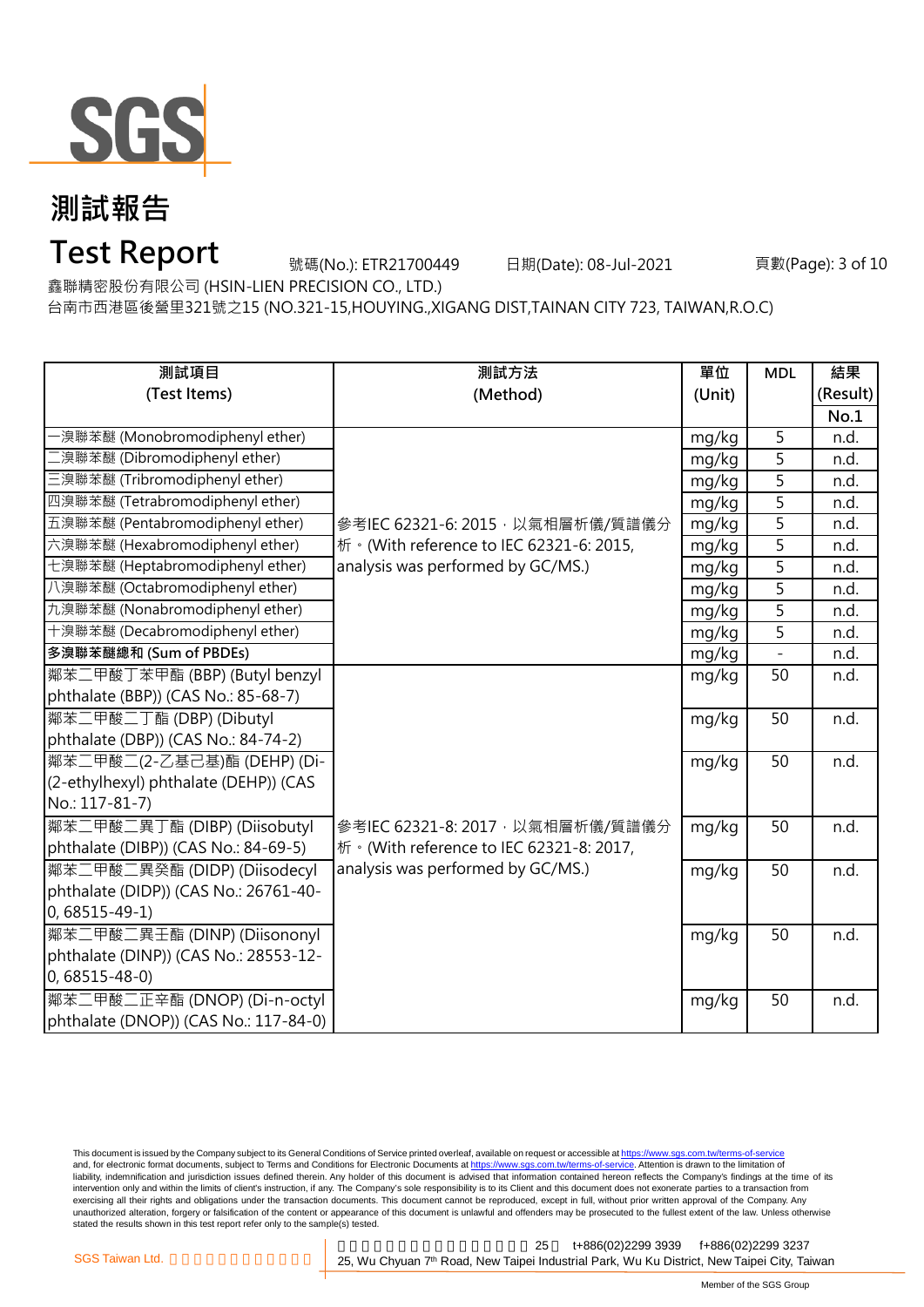

## **Test Report**

號碼(No.): ETR21700449 日期(Date): 08-Jul-2021

頁數(Page): 4 of 10

鑫聯精密股份有限公司 (HSIN-LIEN PRECISION CO., LTD.)

台南市西港區後營里321號之15 (NO.321-15,HOUYING.,XIGANG DIST,TAINAN CITY 723, TAIWAN,R.O.C)

| 測試項目                                      | 測試方法                                                                                                      | 單位     | <b>MDL</b> | 結果       |
|-------------------------------------------|-----------------------------------------------------------------------------------------------------------|--------|------------|----------|
| (Test Items)                              | (Method)                                                                                                  | (Unit) |            | (Result) |
|                                           |                                                                                                           |        |            | No.1     |
| 氟 (F) (Fluorine (F)) (CAS No.: 14762-94-  |                                                                                                           | mg/kg  | 50         | n.d.     |
| 18)                                       |                                                                                                           |        |            |          |
| [氯 (Cl) (Chlorine (Cl)) (CAS No.: 22537-  | 參考BS EN 14582: 2016, 以離子層析儀分析。<br>(With reference to BS EN 14582: 2016, analysis<br>was performed by IC.) | mg/kg  | 50         | n.d.     |
| $15-1)$                                   |                                                                                                           |        |            |          |
| 澳 (Br) (Bromine (Br)) (CAS No.: 10097-    |                                                                                                           | mg/kg  | 50         | n.d.     |
| $32-2)$                                   |                                                                                                           |        |            |          |
| 碘 (I) (Iodine (I)) (CAS No.: 14362-44-8)  |                                                                                                           | mg/kg  | 50         | n.d.     |
|                                           |                                                                                                           |        |            |          |
| 全氟辛烷磺酸及其鹽類 (PFOS and its                  | 參考CEN/TS 15968: 2010, 以液相層析串聯質譜                                                                           | mg/kg  | 0.01       | n.d.     |
| salts) (CAS No.: 1763-23-1 and its salts) | 儀分析。(With reference to CEN/TS 15968:                                                                      |        |            |          |
|                                           | 2010, analysis was performed by LC/MS/MS.)                                                                |        |            |          |
| 全氟辛酸及其鹽類 (PFOA and its salts)             | 參考CEN/TS 15968: 2010, 以液相層析串聯質譜                                                                           | mg/kg  | 0.01       | n.d.     |
| $(CAS No.: 335-67-1$ and its salts)       | 儀分析。(With reference to CEN/TS 15968:                                                                      |        |            |          |
|                                           | 2010, analysis was performed by LC/MS/MS.)                                                                |        |            |          |

#### **備註(Note):**

- 1. mg/kg = ppm;0.1wt% = 1000ppm
- 2. MDL = Method Detection Limit (方法偵測極限值)
- 3. n.d. = Not Detected (未檢出) ; 小於MDL / Less than MDL
- 4. "-" = Not Regulated (無規格值)
- 5. 全氟辛烷磺酸及其鹽類包含 (PFOS and its salts including) : CAS No.: 29081-56-9, 2795-39-3, 29457-72-5, 70225-14-8, 56773-42-3, 251099-16-8, 307-35-7.
- 6. 全氟辛酸及其鹽類包含 (PFOA and its salts including) : CAS No.: 3825-26-1, 335-95-5, 2395-00-8, 335-93-3, 335-66-0.

This document is issued by the Company subject to its General Conditions of Service printed overleaf, available on request or accessible at https://www.sgs.com.tw/terms-of-service and, for electronic format documents, subject to Terms and Conditions for Electronic Documents at https://www.sgs.com.tw/terms-of-service. Attention is drawn to the limitation of liability, indemnification and jurisdiction issues defined therein. Any holder of this document is advised that information contained hereon reflects the Company's findings at the time of its intervention only and within the limits of client's instruction, if any. The Company's sole responsibility is to its Client and this document does not exonerate parties to a transaction from exercising all their rights and obligations under the transaction documents. This document cannot be reproduced, except in full, without prior written approval of the Company. Any<br>unauthorized alteration, forgery or falsif stated the results shown in this test report refer only to the sample(s) tested.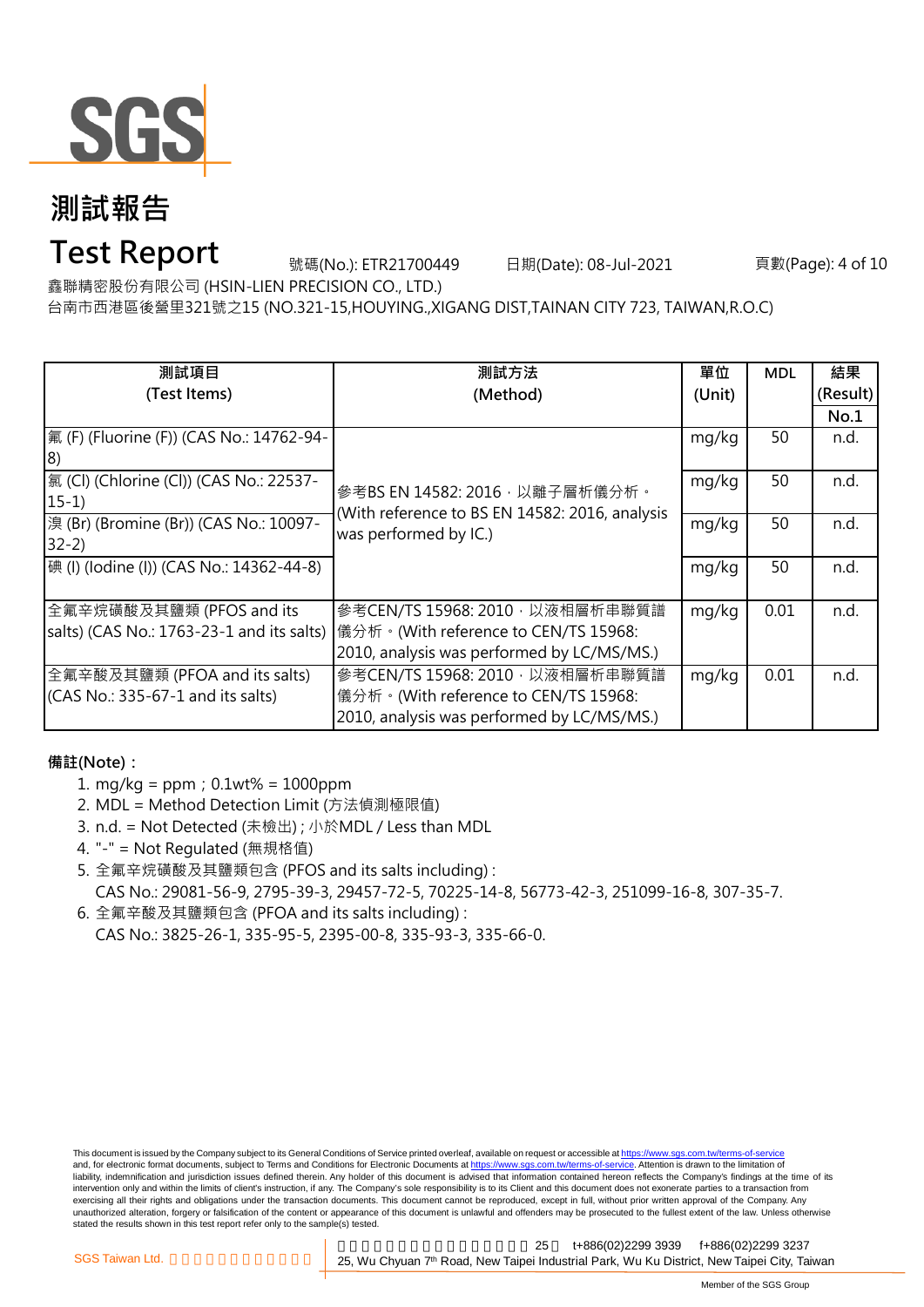

**Test Report**

號碼(No.): ETR21700449 日期(Date): 08-Jul-2021

頁數(Page): 5 of 10

鑫聯精密股份有限公司 (HSIN-LIEN PRECISION CO., LTD.)

台南市西港區後營里321號之15 (NO.321-15,HOUYING.,XIGANG DIST,TAINAN CITY 723, TAIWAN,R.O.C)

#### **重金屬流程圖 / Analytical flow chart of Heavy Metal**

根據以下的流程圖之條件,樣品已完全溶解。(六價鉻測試方法除外)

These samples were dissolved totally by pre-conditioning method according to below flow chart. (Cr6+ test method excluded)



This document is issued by the Company subject to its General Conditions of Service printed overleaf, available on request or accessible at https://www.sgs.com.tw/terms-of-service and, for electronic format documents, subject to Terms and Conditions for Electronic Documents at https://www.sgs.com.tw/terms-of-service. Attention is drawn to the limitation of liability, indemnification and jurisdiction issues defined therein. Any holder of this document is advised that information contained hereon reflects the Company's findings at the time of its intervention only and within the limits of client's instruction, if any. The Company's sole responsibility is to its Client and this document does not exonerate parties to a transaction from exercising all their rights and obligations under the transaction documents. This document cannot be reproduced, except in full, without prior written approval of the Company. Any<br>unauthorized alteration, forgery or falsif stated the results shown in this test report refer only to the sample(s) tested.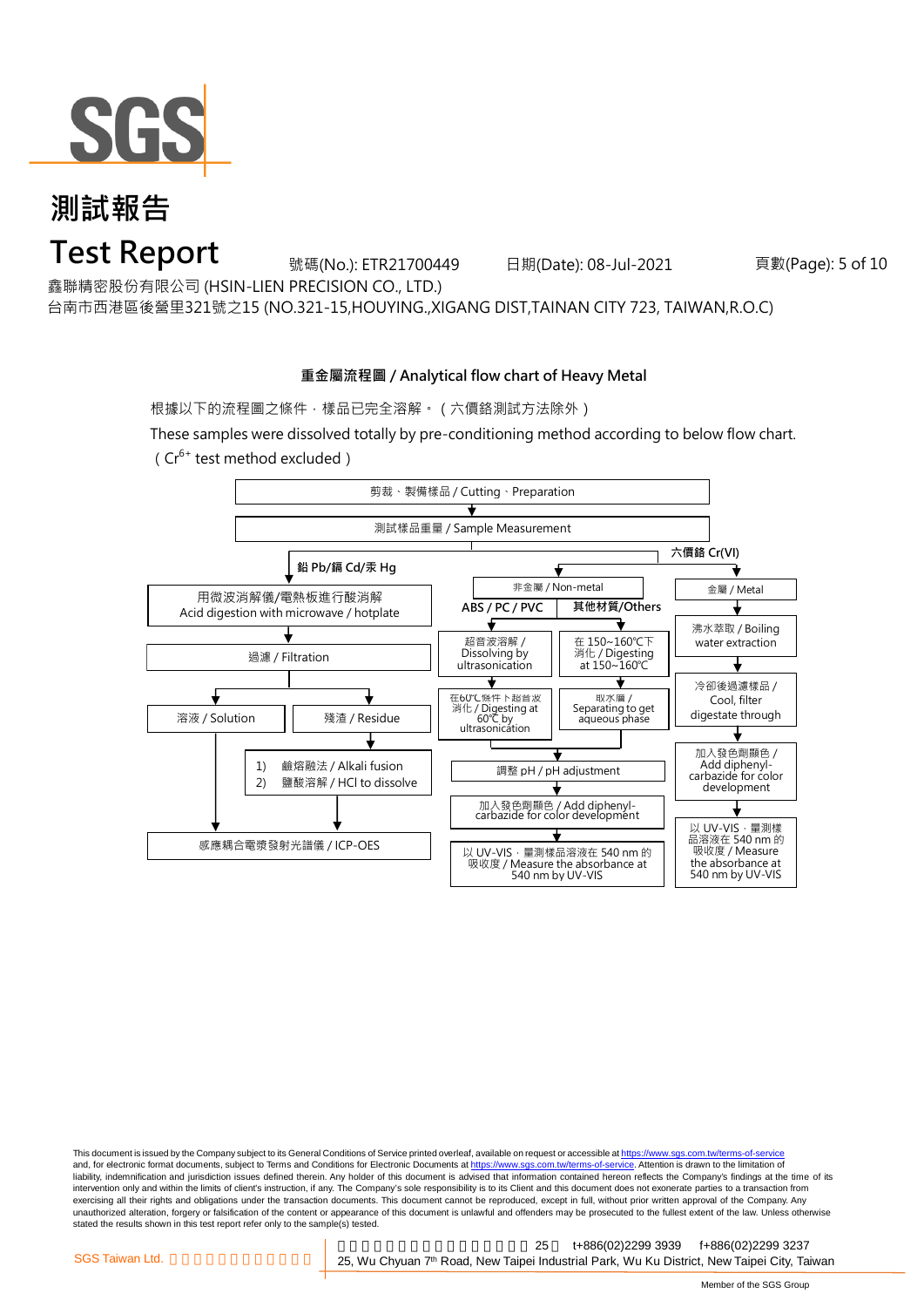

**Test Report**

號碼(No.): ETR21700449 日期(Date): 08-Jul-2021

頁數(Page): 6 of 10

鑫聯精密股份有限公司 (HSIN-LIEN PRECISION CO., LTD.)

台南市西港區後營里321號之15 (NO.321-15,HOUYING.,XIGANG DIST,TAINAN CITY 723, TAIWAN,R.O.C)

#### **多溴聯苯/多溴聯苯醚分析流程圖 / Analytical flow chart - PBBs/PBDEs**



This document is issued by the Company subject to its General Conditions of Service printed overleaf, available on request or accessible at https://www.sgs.com.tw/terms-of-service and, for electronic format documents, subject to Terms and Conditions for Electronic Documents at https://www.sgs.com.tw/terms-of-service. Attention is drawn to the limitation of liability, indemnification and jurisdiction issues defined therein. Any holder of this document is advised that information contained hereon reflects the Company's findings at the time of its intervention only and within the limits of client's instruction, if any. The Company's sole responsibility is to its Client and this document does not exonerate parties to a transaction from exercising all their rights and obligations under the transaction documents. This document cannot be reproduced, except in full, without prior written approval of the Company. Any<br>unauthorized alteration, forgery or falsif stated the results shown in this test report refer only to the sample(s) tested.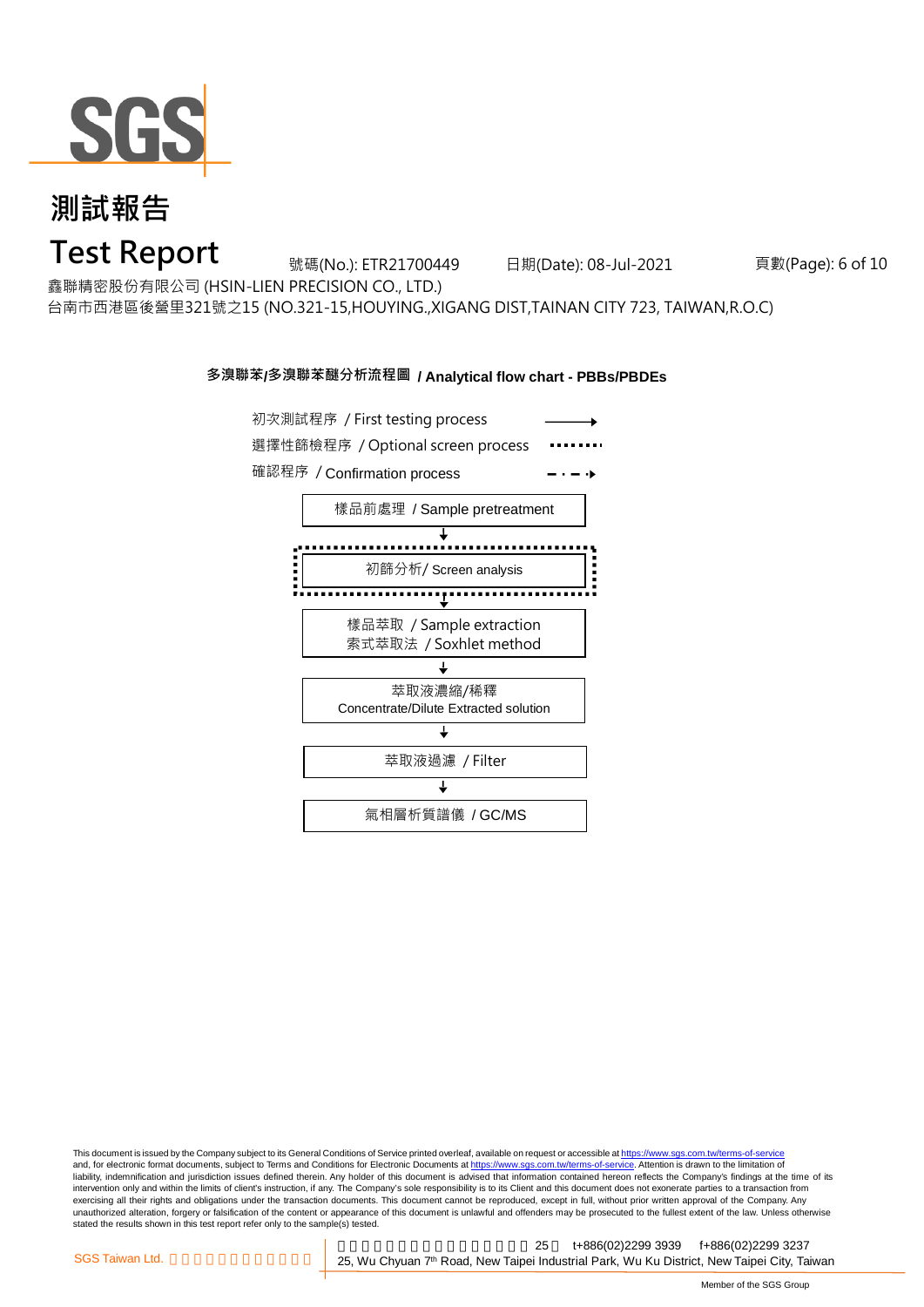

### **Test Report**

號碼(No.): ETR21700449 日期(Date): 08-Jul-2021

頁數(Page): 7 of 10

鑫聯精密股份有限公司 (HSIN-LIEN PRECISION CO., LTD.)

台南市西港區後營里321號之15 (NO.321-15,HOUYING.,XIGANG DIST,TAINAN CITY 723, TAIWAN,R.O.C)

#### **可塑劑分析流程圖 / Analytical flow chart - Phthalate**





This document is issued by the Company subject to its General Conditions of Service printed overleaf, available on request or accessible at <u>https://www.sgs.com.tw/terms-of-service</u><br>and, for electronic format documents, su liability, indemnification and jurisdiction issues defined therein. Any holder of this document is advised that information contained hereon reflects the Company's findings at the time of its intervention only and within the limits of client's instruction, if any. The Company's sole responsibility is to its Client and this document does not exonerate parties to a transaction from exercising all their rights and obligations under the transaction documents. This document cannot be reproduced, except in full, without prior written approval of the Company. Any<br>unauthorized alteration, forgery or falsif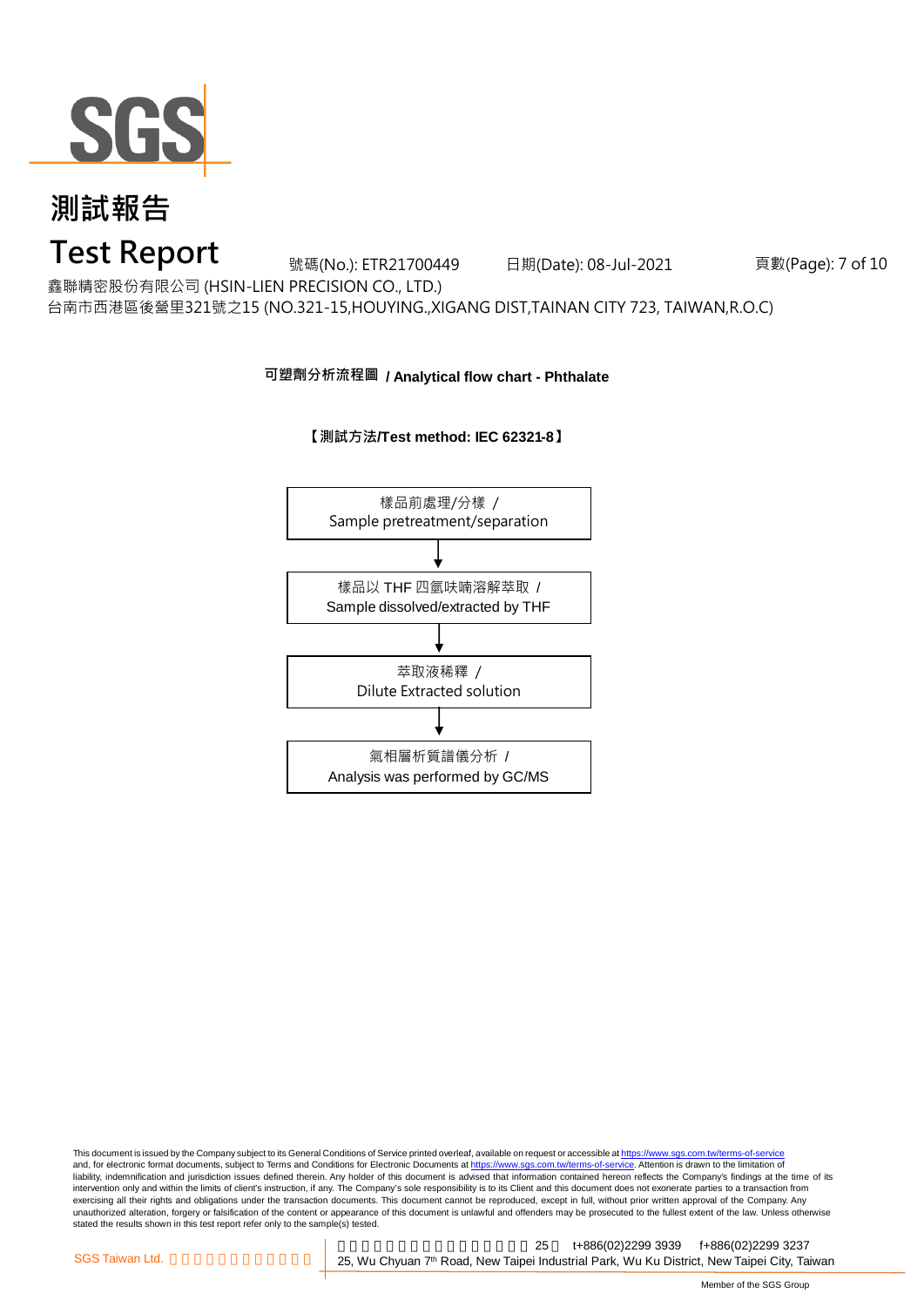

### **Test Report**

號碼(No.): ETR21700449 日期(Date): 08-Jul-2021

頁數(Page): 8 of 10

鑫聯精密股份有限公司 (HSIN-LIEN PRECISION CO., LTD.)

台南市西港區後營里321號之15 (NO.321-15,HOUYING.,XIGANG DIST,TAINAN CITY 723, TAIWAN,R.O.C)



#### **鹵素分析流程圖 / Analytical flow chart - Halogen**

This document is issued by the Company subject to its General Conditions of Service printed overleaf, available on request or accessible at <u>https://www.sgs.com.tw/terms-of-service</u><br>and, for electronic format documents, su liability, indemnification and jurisdiction issues defined therein. Any holder of this document is advised that information contained hereon reflects the Company's findings at the time of its intervention only and within the limits of client's instruction, if any. The Company's sole responsibility is to its Client and this document does not exonerate parties to a transaction from exercising all their rights and obligations under the transaction documents. This document cannot be reproduced, except in full, without prior written approval of the Company. Any<br>unauthorized alteration, forgery or falsif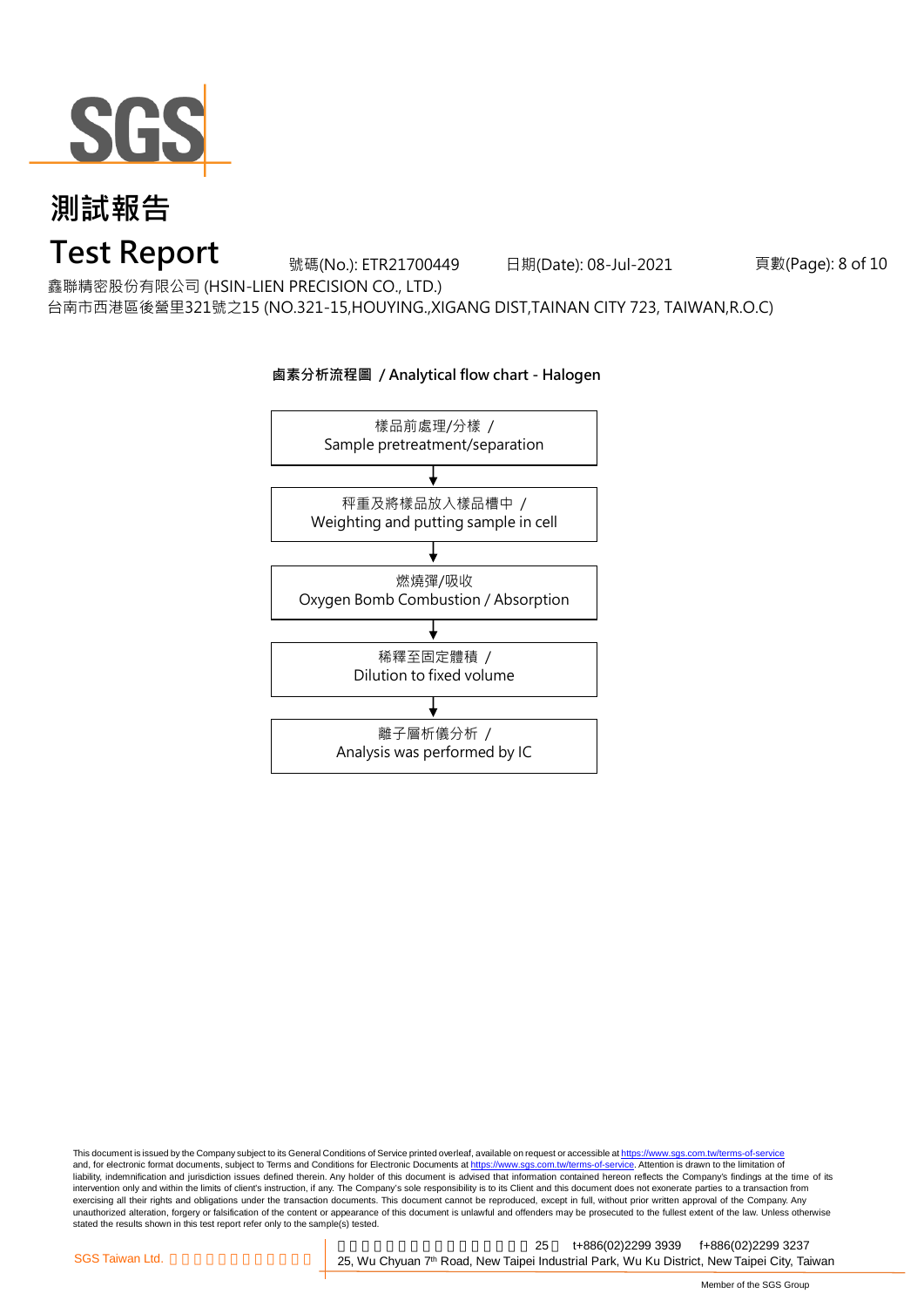

### **Test Report**

號碼(No.): ETR21700449 日期(Date): 08-Jul-2021

頁數(Page): 9 of 10

鑫聯精密股份有限公司 (HSIN-LIEN PRECISION CO., LTD.)

台南市西港區後營里321號之15 (NO.321-15,HOUYING.,XIGANG DIST,TAINAN CITY 723, TAIWAN,R.O.C)

### **全氟化合物(包含全氟辛酸/全氟辛烷磺酸/其相關化合物等等)分析流程圖 / Analytical flow**

**chart – PFAS (including PFOA/PFOS/its related compound, etc.)**



This document is issued by the Company subject to its General Conditions of Service printed overleaf, available on request or accessible at https://www.sgs.com.tw/terms-of-service and, for electronic format documents, subject to Terms and Conditions for Electronic Documents at https://www.sgs.com.tw/terms-of-service. Attention is drawn to the limitation of liability, indemnification and jurisdiction issues defined therein. Any holder of this document is advised that information contained hereon reflects the Company's findings at the time of its intervention only and within the limits of client's instruction, if any. The Company's sole responsibility is to its Client and this document does not exonerate parties to a transaction from exercising all their rights and obligations under the transaction documents. This document cannot be reproduced, except in full, without prior written approval of the Company. Any<br>unauthorized alteration, forgery or falsif stated the results shown in this test report refer only to the sample(s) tested.